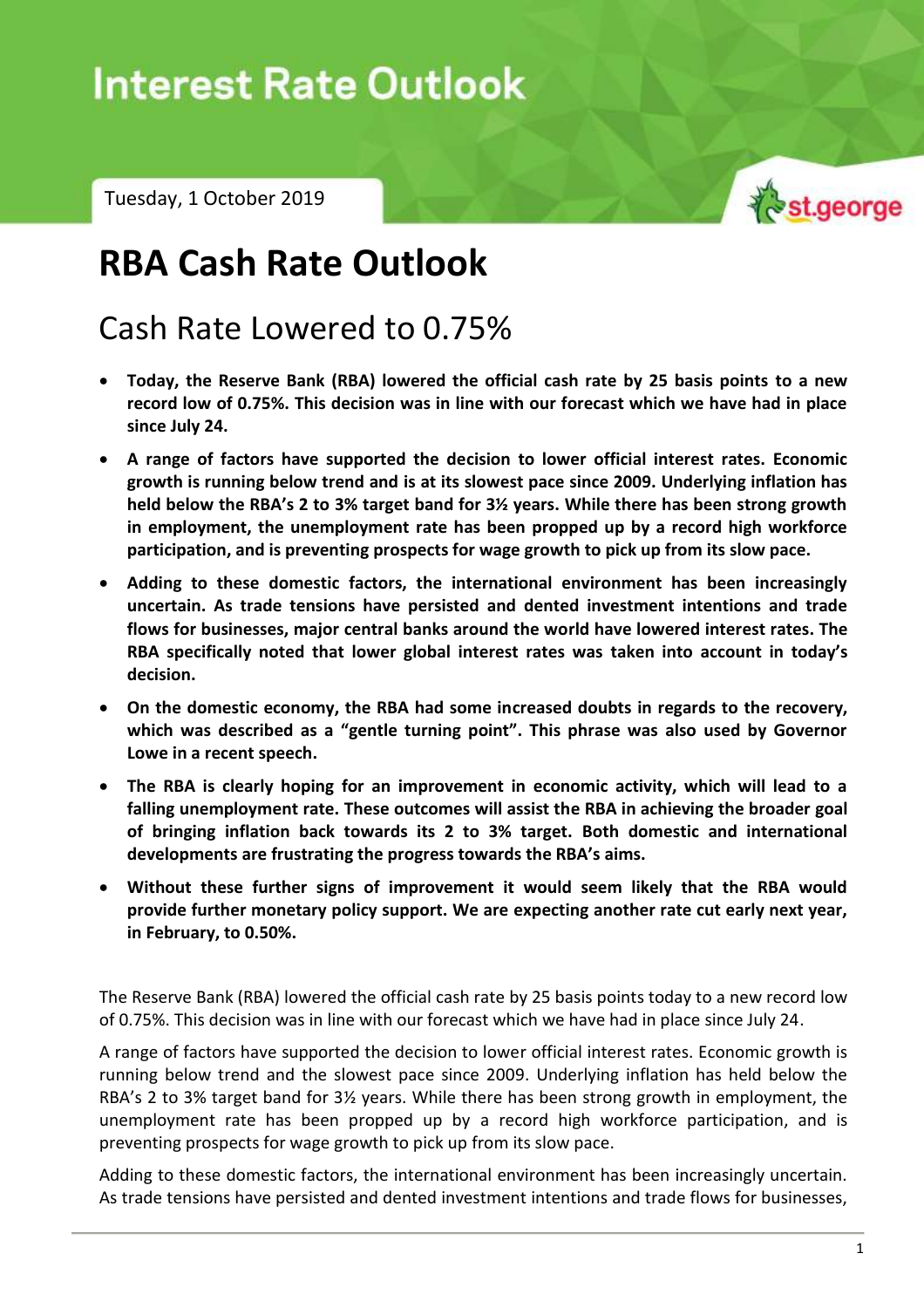major central banks around the world have lowered interest rates.

Indeed, in the accompanying Statement today, the RBA Board "took account of the forces leading to the trend to lower interest rates globally and the effects this trend is having on the Australian economy and inflation outcomes".

On the domestic economy, the RBA had some increased doubts in regards to the the recovery, which was described as a "gentle turning point". This phrase was also used by Governor Lowe in a recent speech.

Most notably, the language around the pick up in household incomes, was also more cautious. Households have received a boost to incomes from earlier rate cuts and tax rebates, but there is less confidence that these measures will boost spending as much as the RBA would like.

The outlook for consumption was still the "main domestic uncertainty" but was followed by "the sustained period of only modest increases in household disposable income continuing to weigh on consumer spending". Previously, "a pick-up in growth in household disposable income and a stabilisation of the housing market are expected to support spending".

For the outlook, the RBA continued to reiterate that "an extended period of low interest rates will be required", and that it is "prepared to ease monetary policy further if needed".

Of note, the RBA has also included "full employment" to its list of goals, in addition to "sustainable growth" and "the achievement of the inflation target over time". It highlights the importance of bringing down the unemployment rate closer to 4.5%, the RBA's estimate of the unemployment rate at full employment.

#### **Implications and the Outlook**

The RBA is clearly hoping for an improvement in economic activity, which will lead to a falling unemployment rate. These outcomes will assist the RBA in achieving the broader goal of bringing inflation back towards its 2 to 3% target.

Both domestic and international developments are frustrating the progress towards the RBA's aims.

Domestically, the key risk is the ongoing restraint in spending by the consumer, under the weight of slow wage growth and high household debt. There are few signs of a meaningful pick up in consumer spending to date, despite a boost to incomes from tax rebates and rate cuts from the middle of this year.

Internationally, uncertainty is lingering amid the ongoing trade conflict and other geopolitical risks. Expectations remain for central banks to ease monetary policy further.

Moreover, the current below trend rate of growth suggests that the unemployment rate continues to be at risk of moving higher, and further away from the RBA's estimate of full employment.

Without further tangible signs of improvement it would seem likely that the RBA would provide further monetary policy support. We are expecting another rate cut early next year, in February, to 0.50%. At this point, there will be increasing talk of other ways the RBA can support the economy, such as unconventional monetary policy measures. These could include quantitative easing (or bond purchases) to bring down long-term interest rates.

> **Janu Chan, Senior Economist** Ph: 02-8253-0898